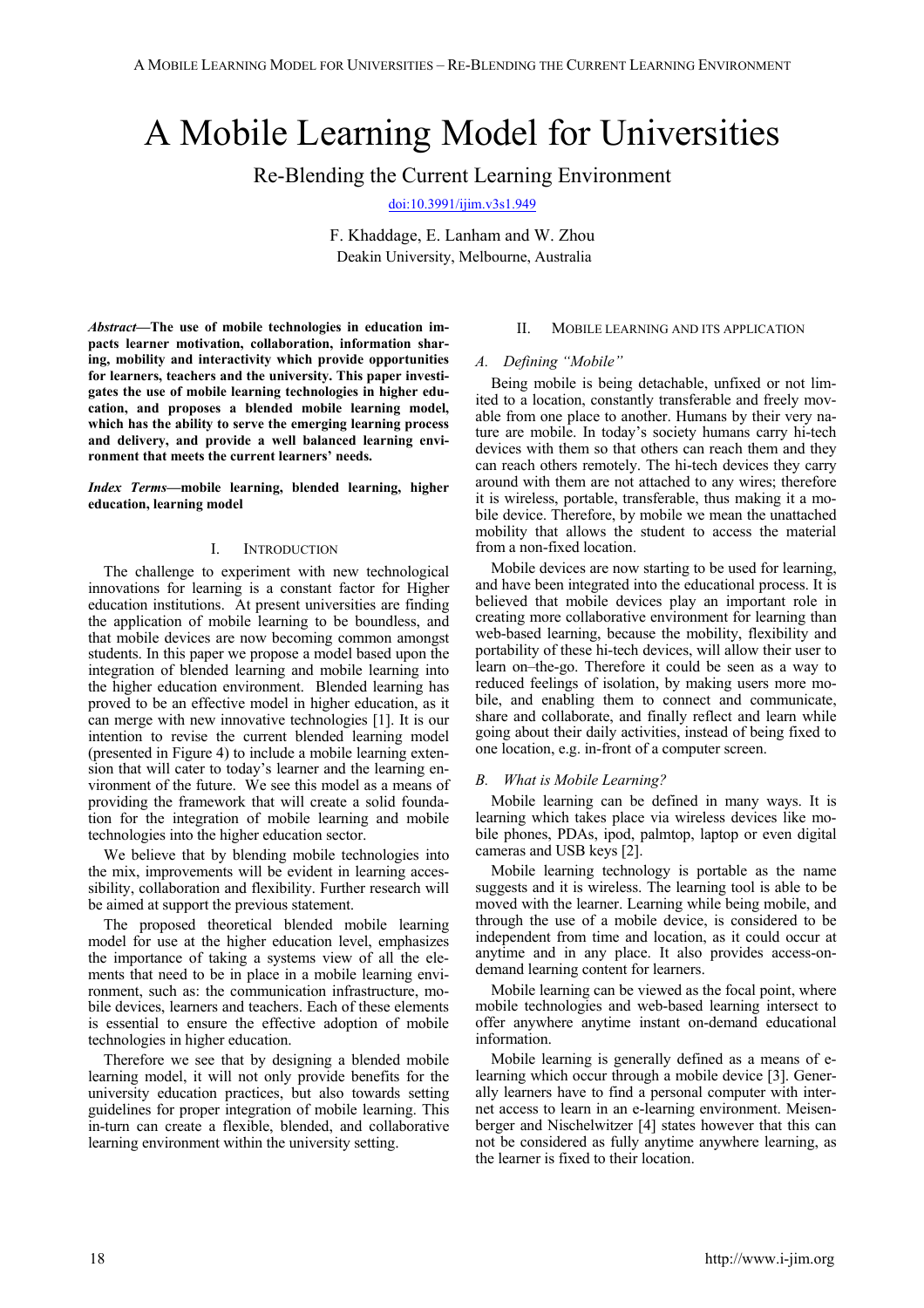

Figure 1. The subset of flexible learning [5].

According to Brown [5] "Mobile technologies have the power to make learning even more widely available and accessible than we are used to in existing web-based learning environments". Brown [5] proposed Figure 1 as a diagram of flexible learning.

This diagram shows that e-learning is a subset of distance learning, online learning and mobile learning (Mlearning) is a subset of e-learning. In past terms this assumption perhaps is generally true of many learning environments. However it is now believed that mobile learning provides location awareness applications to learners, and that learning content can be accessed from anywhere and at anytime, thus making mobile learning flexible and portable [3].

It is our intention through the research that will be conducted as part of this on going study to identify whether mobile learning has application not just at the e-learning level but at the face-to-face classroom level as well.

It will be through the model presented in this paper and the future research that will be conducted, to acknowledge whether mobile learning holds application in a blended learning environment.

### *C. Mobile Devices Usability*

According to the Australian mobile telecommunication association report for 2007 [6], more than 88% of individuals own at least one mobile phone, and mobile phone use peaks in the age range from 18 to 39 years, where 94% of this age group regularly use a mobile phone. The majority of university students fall in this age group [7],[25], thus making the mobile phone the most commonly used device amongst university students. Therefore universities should take the challenge to use these mobile devices, in particular the mobile phone, to provide and offer learning services.

New technologies are constantly being developed and produced; Figure 2 is an illustration of different mobile devices which could be used for learning today. The figure includes items such as: mobile phones, iPods, GPS, MP3 etc.

With the rapid advancement of new technologies, you generally will only need one mobile device which will be capable to integrate many features to support learning. Therefore the learner does not have to own multiple devices but rather one mobile device which will be able to meet their needs. For example a standard mobile phone in today's market is equipped with many functionalities, which if used effectively, can make learning an easy process.



Figure 2. Types and functionality of mobile devices [24]

Most of the hi-tech mobile phones, currently available, like the 3G iphone, the Google G-1 phone, or any smart phone, contain the functionalities to help the users perform many tasks, and allow them access to information as required, anytime and from anywhere. This access of information is normally achieved in an interactive way, where the mobile phone user feels in control of handling the accessibility, management and sharing of resources.

Today mobile devices have some unique features which make them an efficient device capable of providing, sharing and exchanging of learning content. Some of these features are summarised by Jo et, al. [8] and are presented as follows:

- **Portability and mobility**: because of the small size and lightweight of mobile devices, students find them convenient to use and carry with them.
- **Flexibility**: students and teachers can access the server from almost anywhere.
- **Convenience**: Whenever students need to contact teachers or urgently need information from the Internet, remote access is available to them. In particular, accessing the server through WAP (Wireless Application Protocol).
- **Remote Accessibility**: Students can add or update information remotely.
- **Ease of use**: Using an iPhone provides a larger screen than an ordinary mobile phone and it is convenient for learner's input.
- **Utility**: most of the smart phones provide almost all of the capabilities of a standard computer, such as processing and storing data [8].

Previous studies done by Meisenberger and Nischelwistzer[4], showed that mobile devices have some restrictions to be used for learning. They summarized these restrictions as follow:

- Limited processing power and resources
- Variety of screen sizes and the general low resolution of the display
- Variety of different input possibilities
- Variety of different operating systems [4].

Mobile technology has come a long way in the past four years, especially in its application for learning. Mobile devices are now capable of processing information as much the same way as a desktop computer. For example, many iPods and other similar Mp4 players are today more than just a music player. These devices now contain the functionalities that can be used for delivering teaching and learning.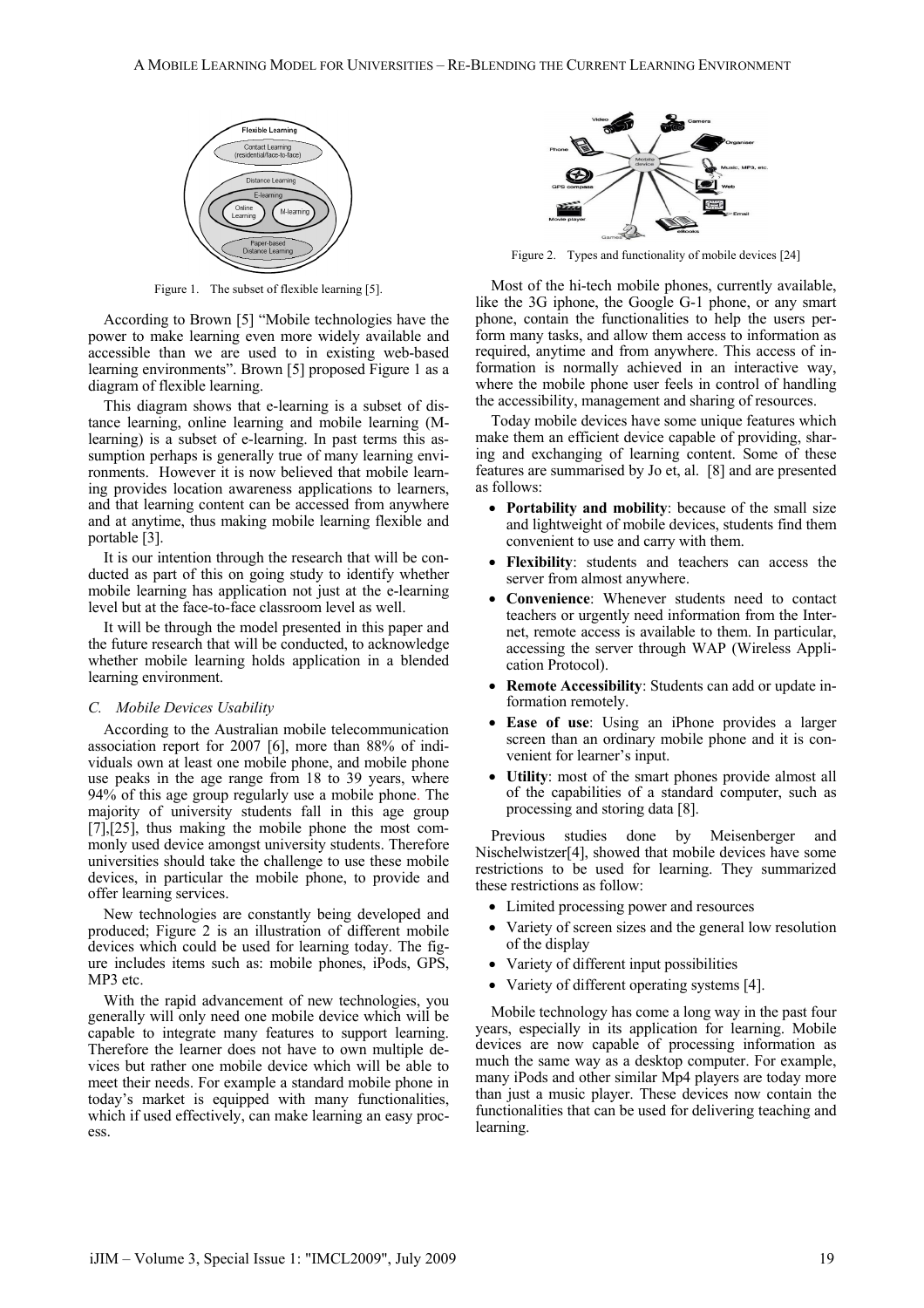These functionalities may include the followings:

- Text documents
- Audio recording
- Video playback
- Podcasting
- Notes taking
- Internet access
- Photo capturing
- Calendar
- Interactive content
- RSS feeds

Most of the above mentioned features can be used by learners to aid their learning process. It is worth noting that mobile devices currently owned by learners do vary in their capabilities and performance. Also the accessibility to information via the World Wide Web (www) is normally set by the network carrier; and is often dependant on the plan or deal that the user and services provider have agreed on. Also the cost of internet acces via a standard desktop computer and a mobile device differ dramatically in favor of the desktop computer. These factors may limit the use of mobile device for learning and for accessing the internet for any given learner. So consideration should be made in the content design stage for information that will be delivered in this mode.

Therefore selecting the appropriate mobile devices for educational purposes will determine the way students can access learning resources and material, and certain factors must be considered when using mobile devices for learning. According to Singh [9] these factors can be summarized to cover the followings:

- Cost
- Security
- Battery life
- Display size
- Data input
- Form factor
- Storage capacity
- Processing power
- Communications options
- Application development tools

Universities are yet to have a standardized device to be used by all students, until recently a research project was carried out at Abilene Christian University (ACU) in the United States to integrate mobile phone technologies for learning. After a thorough investigation which included students and teachers surveys, mobile technology and devices, they finally were able to integrate the 3G iphone to promote mobile learning at the university, and this practice has been on offer since the beginning of 2008 [10] .

## III. BENEFITS OF MOBILE DEVICES

A recent study done by Ooms, Linsey, Webb and Panayiotidis [11], suggested that the use of mobile devices for learning in a classroom setting is effective, as it can promote greater interaction, enhance feedback for both students and teachers, thus allowing teachers to adapt their teaching based on this feedback. Their findings show that mobile devices if used for teaching and learning purpose can act as catalysts for change in learning and teaching approaches, and it can provide benefit for both teachers and students, they summarised their findings in Figure 3.

We believe that mobile learning technology act as the thread which links web-based learning and mobile learning together. Also the current practice of pod-casting lectures and other subject related materials is rapidly growing as a popular way of delivery lectures and learning content in higher education. The attraction for teachers and students is evident as the content normally an audio or video digital recording is placed online, and can be downloaded from the website to students iPods, mobile phone, MP3 player, PDA or any other portable device which supports the content format. Deakin University in Australia is just one example in which learning materials can be downloaded via iLecture to home computers or any portable device.

Currently, major universities around the world are working on research projects to discover how iLecture and similar web-based technologies can be further developed to best support learning and teaching wirelessly [12]. A project into the mobile innovations used in four Australian TAFE colleges was conducted in 2005. The project presented the mobile devices that were integrated to deliver learning material to learners and to deliver creative learning initiatives [13]. The findings of the project were positive, and evidence show that the methods used have been ongoing for a period of time.

According to Becta [14], mobile devices are useful where learners need to record information during a lesson, input data, extended writing, share information, and work on individual pieces of assessment. Hence if we take these factors into account then integrating mobile technologies into existing curriculum and university network environments, should be feasible in the foreseeable future.

An important pedagogical aspect concerning mobile technologies is that they extend the learning environment beyond the university setting [15]. As they provide learning content with a portable, flexible, independent learnercontrolled environment, that provides the learner with an efficient method of communication both between themselves, the teachers and their devices.

The application of mobile learning technology within a university setting is still in its infancy, and the development of new models, methods, and systems are needed to be put in place for a successful integration. We believe a re-blending of the current learning environment at universities is required to ensure a successful mobile learning environment.



Figure 3. Benefits of using a mobile device for teaching and learning [11]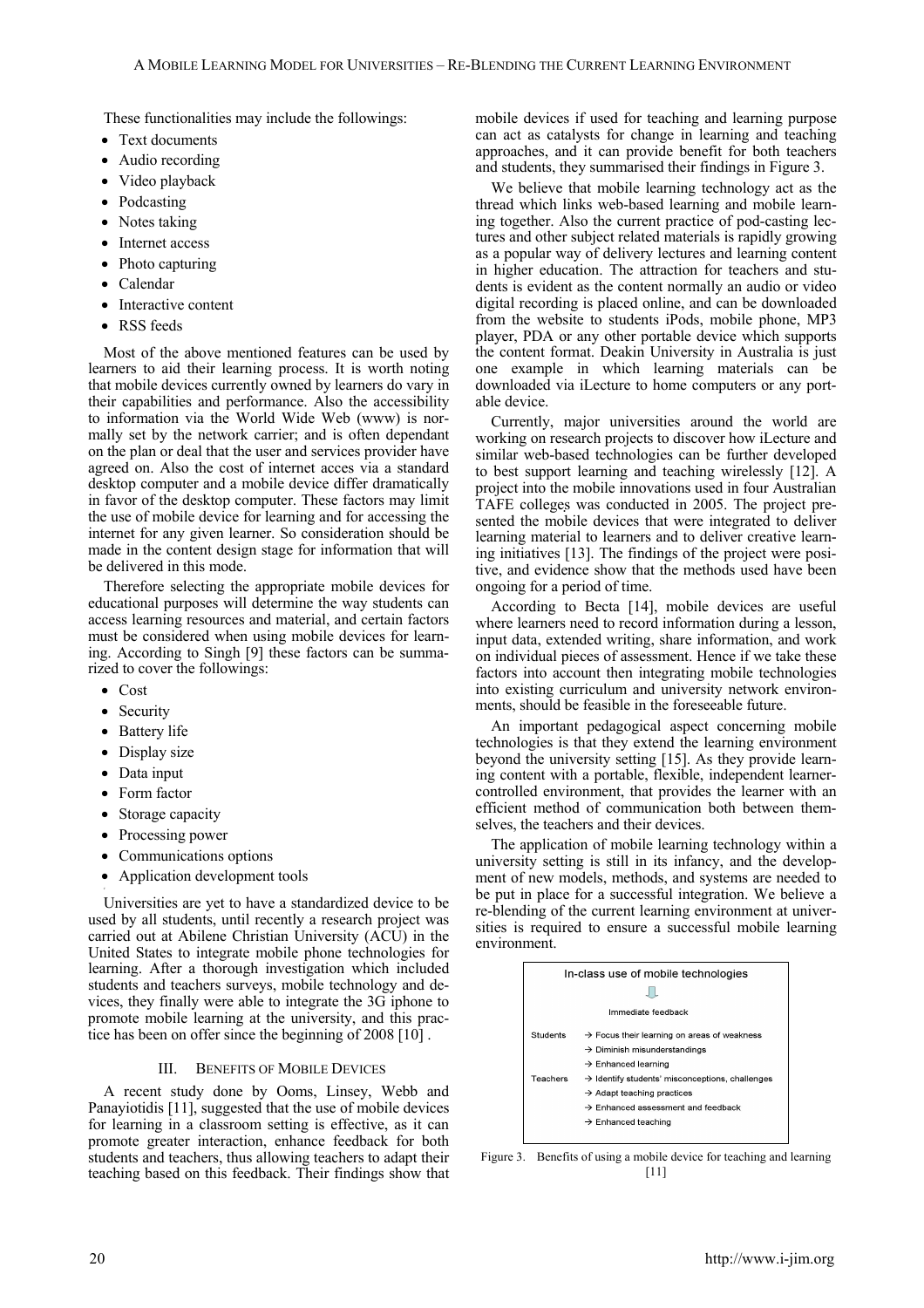#### IV. RE-BLENDING TO INCLUDE MOBILE LEARNING

Mobile learning has the potential to shift the higher education landscape, by enabling flexible collaborative learning, and by providing access to different learning resources from anywhere and at anytime. Many studies have focused on learning in general, but collaboration and transfer of knowledge via mobile devices should also be analyzed. It is important to ensure that mobile learning technologies work effectively in terms of transferring knowledge and learning material to the learners. This is especially true if mobile learning is to integrate within existing forms of learning models. Rapid development of mobile technology exposes some opportunities for integration at a higher education level. Most students use mobile phones as part of their daily life, and this use is changing situations and environments within the university. Hence, universities must look towards the integration of these technologies and therefore experiment with the design of mobile learning models to examine the advantages and disadvantages of mobile devices in higher education. There is a need to determine how students think about using mobile technology as a means for learning. Stead [16] stated that mobile learning is starting to invade the education system in our major universities, because most of today's learners are already using their mobile devices to capture images of the whiteboard, download audio lectures, or share useful web links or resources among each other.

Therefore the concern is no longer whether mobile learning works affectively but rather how best universities integrate it into their current blend of learning methods, whilst still provided quality of service and content to their students.

While there appears to be many research studies focused on the potential of mobile technologies, research on affective collaboration, and blending methods on how universities can use and adapt to mobile technologies is sparse. Before universities embrace mobile learning technologies, research needs to be conducted in this area. The penetration of mobile technologies into universities cannot be ignored, as it forms part of the e-learning blend, and their importance will continue to grow over the coming years.

We have already seen how blended collaborative learning showed effectiveness in learning outcome at universities [17], but how could this be applied when learning is being acquired via a mobile device? How could universities integrate and blend mobile technologies within their current system to provide student with an effective mobile collaborative learning environment?

Therefore redesigning the existing model is required to make place for mobile learning.

The new model draws on certain aspects mentioned within the current literature, in order to provide a strategy for the effective adoption of mobile technologies in education. Our proposed model takes all factors influencing the successful adoption of mobile learning, which are also applicable in universities. The model requires necessary policies and standards to be in place; these are beyond the scope of this paper.

According to Naismith et, al. [2], there is no concrete theory of mobile learning. However, there is a direction towards integrating the use of mobile learning technologies with existing methods of learning but with different approaches, thus making the blended learning approach an effective opportunity to integrate the innovative mobile learning technologies.

Naismith et, al. [2] emphasize that blended approach facilitates learning with mobile technologies, as the approach engages different activities from a number of different theories and practices. Blended learning via a mobile device brings multimedia effects like pictures, animations, video clips, simulations and instant real live images. These multimedia effects are capable of enhancing the learning process, and making learning a pleasant experience for students.

This is also was apparent in a similar study by Issack et, al. [18], the authors stated that even though mobile learning can't be used for delivering large amount of reading material, it is very effective in supporting small, concise and informative content. He also considered mobile learning technologies as a value added feature, which can form an effective blend of the pedagogical approach within the learning environment.

Few researchers have implemented models in which mobile learning technologies can be integrated effectively. Barker, Krull, Mallinson, [19] proposed a model which illustrated that mobile devices can fit seamlessly within existing setting by providing support for learners via webbased assessment, delivering content, and access to the internet via mobile devices. This model focused on a mobile learning environment, which can be adapted to encourage and improve traditional learning environments. This environment was supported by effective mobile learning policies and instructions. The communications infrastructure presented within the model contained a mobile access point, which in term can enable communication among the mobile devices. This model focused in general on the info-structure, polices and guidelines of the learning environment. It used mobile devices as an external support for traditional learning and not as a blended model by itself, which has the strength to offer learning content in a collaborative, blended and flexible learning environment.

#### V. THE PROPROSED MOBILE LEARNING MODULE

Before the proposed model is presented for implementation, we shall first review the blended learning model to which our extension of mobile learning will be added.

Blended learning is defined as the combination of characteristics from both traditional learning and e-learning environments [20] [21], [22]. It is seen as merging aspects of e-learning such as: web-based instruction, streaming video, audio, synchronous and asynchronous communication, etc; with traditional face-to-face learning. Blended learning provides educators with the opportunity to combine learning resources and technology from face-to-face and online environment to create flexible learning options for students.

Blended learning can be seen as a mix of the e-learning elements and technologies with traditional forms of classroom training and one-to-one instruction. It is through this mix which we hope to include aspects and technologies of mobile learning. The potential of blended learning is almost limitless and represents a natural evolution from the traditional forms of learning, to a more personalized and focused development path. We aim to demonstrate that the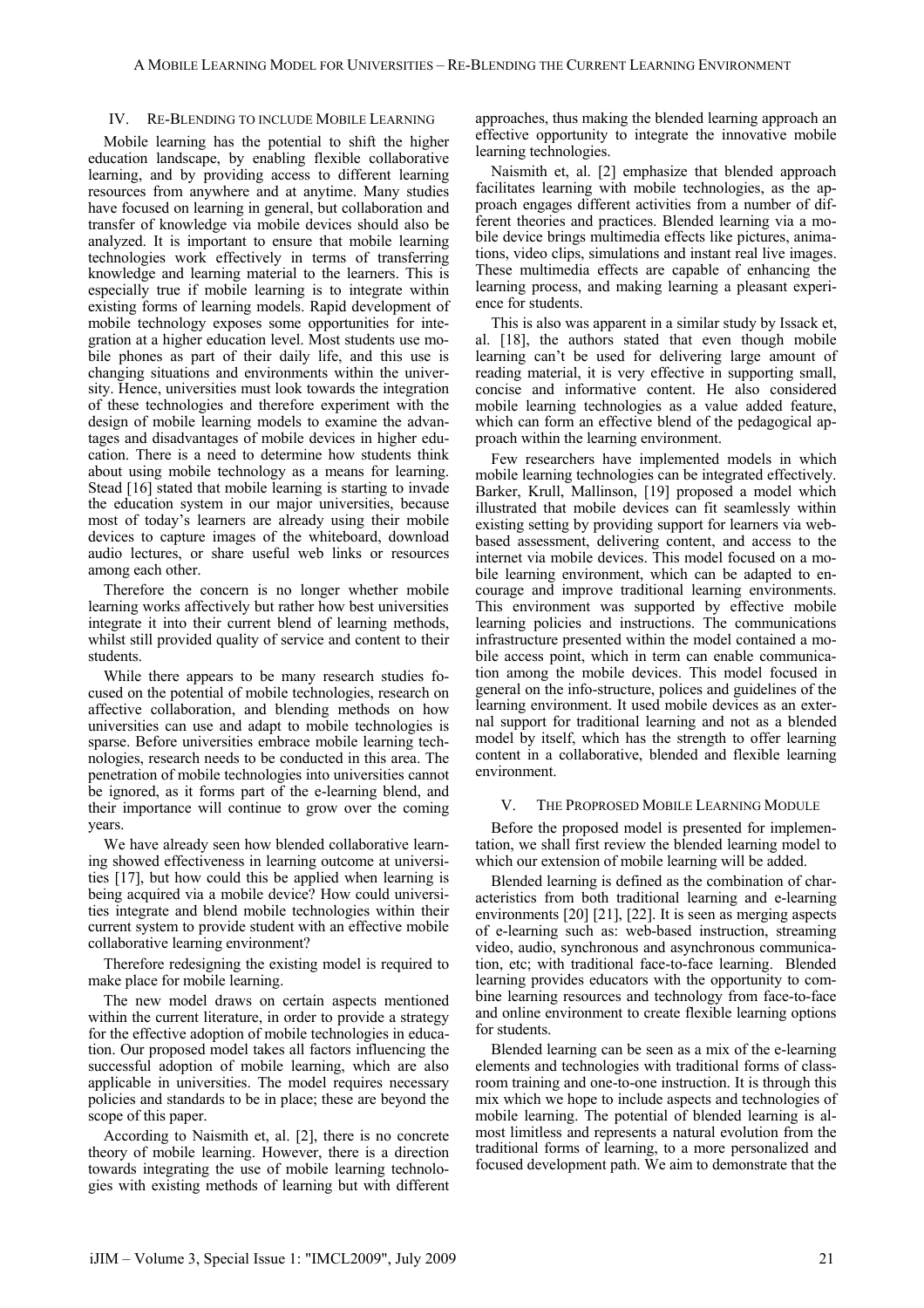next natural progression is to incorporate the mobile technologies into the current blended learning environments.

The original blended learning model, as extracted from Lanham [1], and presented in Figure 4, incorporates various aspects and methods from the two prominent learning methods of the time, face-to-face and online learning, to create a blended environment in which to conduct learning.

The blended learning model focused on providing the platform to allow the creation of a more flexible learning environment. We hope to take this model one step further with the inclusion of mobile learning technology.

### *A. The Blended Learning Model*

The main function of blended learning is to use the strengths of one learning environment to improve the weaknesses of another learning environment, therefore creating a stronger basis for students. So blended learning is a means of bridging the gaps of traditional classroom learning and contemporary online learning, as shown in Figure 4.

The bridging role that blended learning plays is evident by its physical position within the model (as shown in Figure 4). The blended learning element of the model provides the environment in which to combine the advantages of one learning environment with the limitations of the other. The outcome of this blending is aimed at achieving a more well round environment to enrich learning.

#### *B. The Blended Mobile Learning Model*

It is proposed that we will take the existing blended learning model and adapt it to include the new frontier of mobile learning. Previous researches have shown that mobile learning is more effective when it is used as part of an existing blend [23].

It is evident in Figure 5 that mobile learning can be blended in, as an additional method, which combines webbased and traditional learning environment, to form an effective, flexible, collaborative and efficient learning atmosphere. This is also true if we had to consider the flexible learning model presented by Browns [5], and was discussed in the literature.

Therefore mobile learning if designed to form a part of a blend, can offer benefits to classroom learners, online learners and distance learners. Online learners can download resources directly from the university server via a web-based instruction portal, or capture images and learning events into their mobile devices. Distance learner can also benefit, as they can text and interact with each other or the teachers, and access resources and course content remotely using their mobile phones. While on the other hand classroom or traditional learners can share learning content and resources via Bluetooth, and capture images, text, or even record presentations during their class time.

The proposed model is capable of providing learners with anywhere, anytime, and in real-time learning. The model makes students able to customize their ways of receiving their learning material, based on when and where they are. Students can ask questions and make suggestions, download material, reuse these material and share and collaborate with other students and with the teacher in real time. Figure 5 above illustrates the blended mobile learning model.



Figure 4. The Blended Learning Model [1]



Figure 5. The Blended Mobile Learning Model

We have also considered three important aspects to differentiate our model: technology, university and students.

1. Technological aspects which include the followings:

- Wireless mobile protocol
- Learning content and resource delivery
- Multimedia, audio/video
- Compression and delivery methods

2. Aspects related to university

- Learning content
- Student data
- **Policy**
- Copy rights issues
- Teachers and administrative

3. Aspects related to student

- Student data
- Learning acquisition
- Personal information
- Collaboration and sharing

It is proposed in the blended mobile learning model Figure 5, that the addition of mobile learning to the original blended learning model will enable us to incorporate the current trend of mobile technology into the innovative learning environments faced by Universities. We also took into consideration the advantages and limitations of each method as listed within the blended mobile learning model in Figure 5. These advantages and limitations will be carefully examined and considered during the implementation and testing stages.

It is through the integration of mobile technologies that we shall test our models effectiveness and efficiency. Results of these studies will be available in later publications.